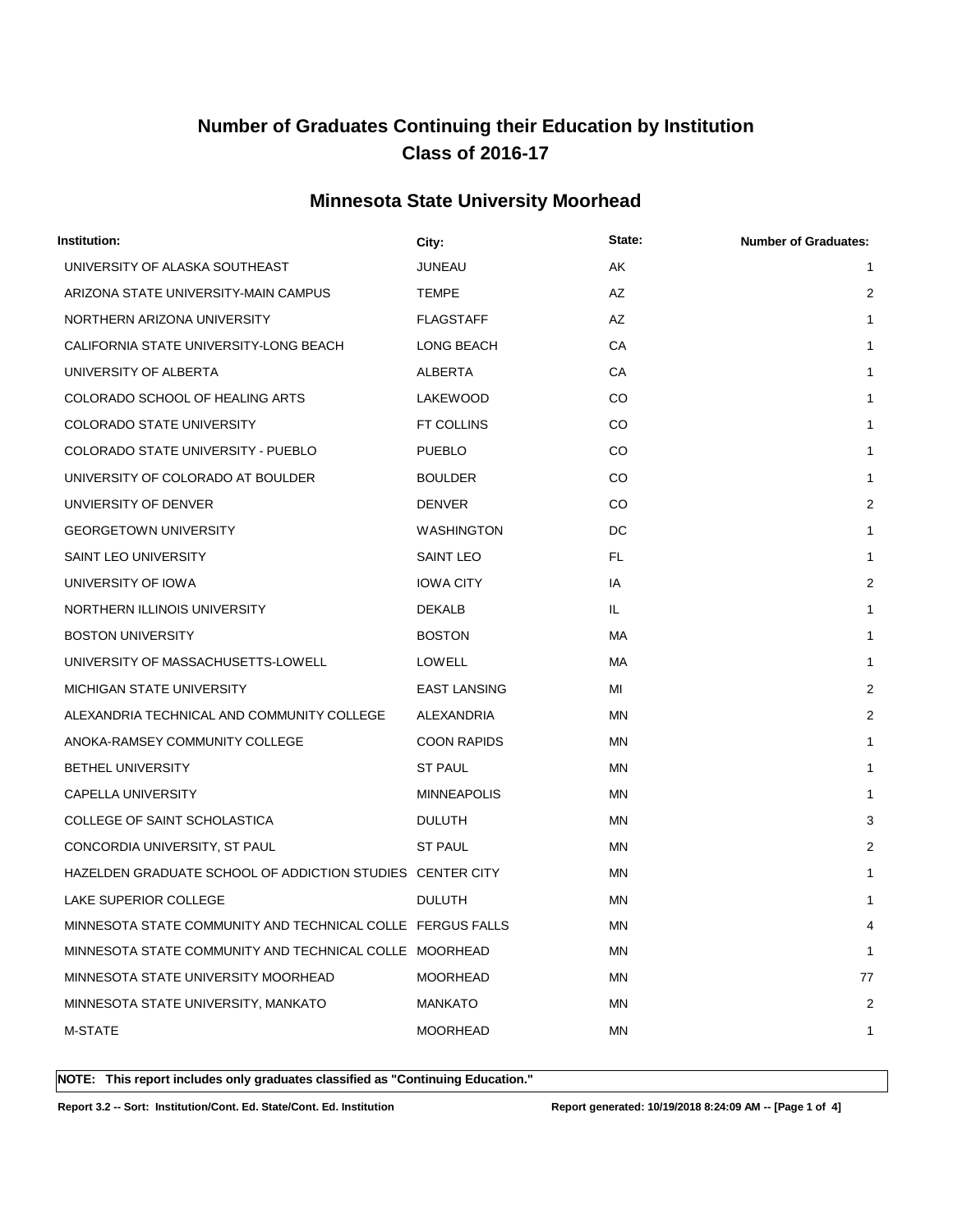### **Minnesota State University Moorhead**

| Institution:                              | City:                 | State:    | <b>Number of Graduates:</b> |
|-------------------------------------------|-----------------------|-----------|-----------------------------|
| NORTHWESTERN HEALTH SCIENCES UNIVERSITY   | <b>BLOOMINGTON</b>    | <b>MN</b> | 4                           |
| RIVERLAND COMMUNITY COLLEGE               | <b>AUSTIN</b>         | MN        | 1                           |
| SOUTHWEST MINNESOTA STATE UNIVERSITY      | MARSHALL              | MN        | 1                           |
| ST. CLOUD STATE UNIVERSITY                | ST. CLOUD             | MN        | 2                           |
| ST. CLOUD TECHNICAL AND COMMUNITY COLLEGE | ST CLOUD              | ΜN        | 1                           |
| UNIVERSITY OF MINNESOTA TWIN CITIES       | <b>MINNEAPOLIS</b>    | MN        | 7                           |
| UNIVERSITY OF ST THOMAS                   | <b>ST PAUL</b>        | MN        | 3                           |
| UNIVERSITY OF ST THOMAS SCHOOL OF LAW     | <b>MINNEAPOLIS</b>    | ΜN        | 1                           |
| ROCKHURST COLLEGE                         | <b>KANSAS CITY</b>    | <b>MO</b> | 1                           |
| SOUTHEAST MISSOURI STATE UNIVERSITY       | <b>CAPE GIRARDEAU</b> | <b>MO</b> | 1                           |
| THE UNIVERSITY OF MONTANA-MISSOULA        | <b>MISSOULA</b>       | МT        | 1                           |
| LAKE REGION STATE COLLEGE                 | <b>DEVILS LAKE</b>    | <b>ND</b> | 1                           |
| MINOT STATE UNIVERSITY                    | <b>MINOT</b>          | <b>ND</b> | 1                           |
| NORTH DAKOTA STATE COLLEGE OF SCIENCE     | WAHPETON              | <b>ND</b> | 3                           |
| NORTH DAKOTA STATE UNIV                   | <b>FARGO</b>          | <b>ND</b> | 6                           |
| UNIVERSITY OF JAMESTOWN                   | JAMESTOWN             | <b>ND</b> | 3                           |
| UNIVERSITY OF MARY                        | <b>BISMARCK</b>       | <b>ND</b> | 3                           |
| UNIVERSITY OF NORTH DAKOTA-               | <b>GRAND FORKS</b>    | <b>ND</b> | 1                           |
| UNIVERSITY OF NORTH DAKOTA-MAIN CAMPUS    | <b>GRAND FORKS</b>    | <b>ND</b> | 8                           |
| <b>CREIGHTON UNIVERSITY</b>               | <b>OMAHA</b>          | <b>NE</b> | 1                           |
| UNION COLLEGE PA PROGRAM                  | <b>LINOCLN</b>        | <b>NE</b> | 1                           |
| UNIVERSITY OF NEW MEXICO-MAIN CAMPUS      | ALBUQUERQUE           | NM        | 1                           |
| KENT STATE UNIVERSITY-MAIN CAMPUS         | KENT                  | OH        | 1                           |
| PACIFIC UNIVERSITY                        | <b>FOREST GROVE</b>   | OR.       | 1                           |
| DUQUESNE UNIVERSITY                       | <b>PITTSBURGH</b>     | <b>PA</b> | 1                           |
| INDIANA UNIVERSITY OF PENNSYLVANIA        | INDIANA               | PA        | 1                           |
| SAINT JOSEPHS UNIVERSITY                  | PHILADELPHIA          | PA        | $\overline{2}$              |
| ST MARYS UNIVERSITY                       | <b>SAN ANTONIO</b>    | TX        | 1                           |
| UTAH STATE UNIVERSITY                     | LOGAN                 | UT        | 1                           |
| WESTERN GOVERNORS UNIVERSITY              | SALT LAKE CITY        | UT        | 1                           |
|                                           |                       |           |                             |

**NOTE: This report includes only graduates classified as "Continuing Education."** 

**Report 3.2 -- Sort: Institution/Cont. Ed. State/Cont. Ed. Institution Report generated: 10/19/2018 8:24:09 AM -- [Page 2 of 4]**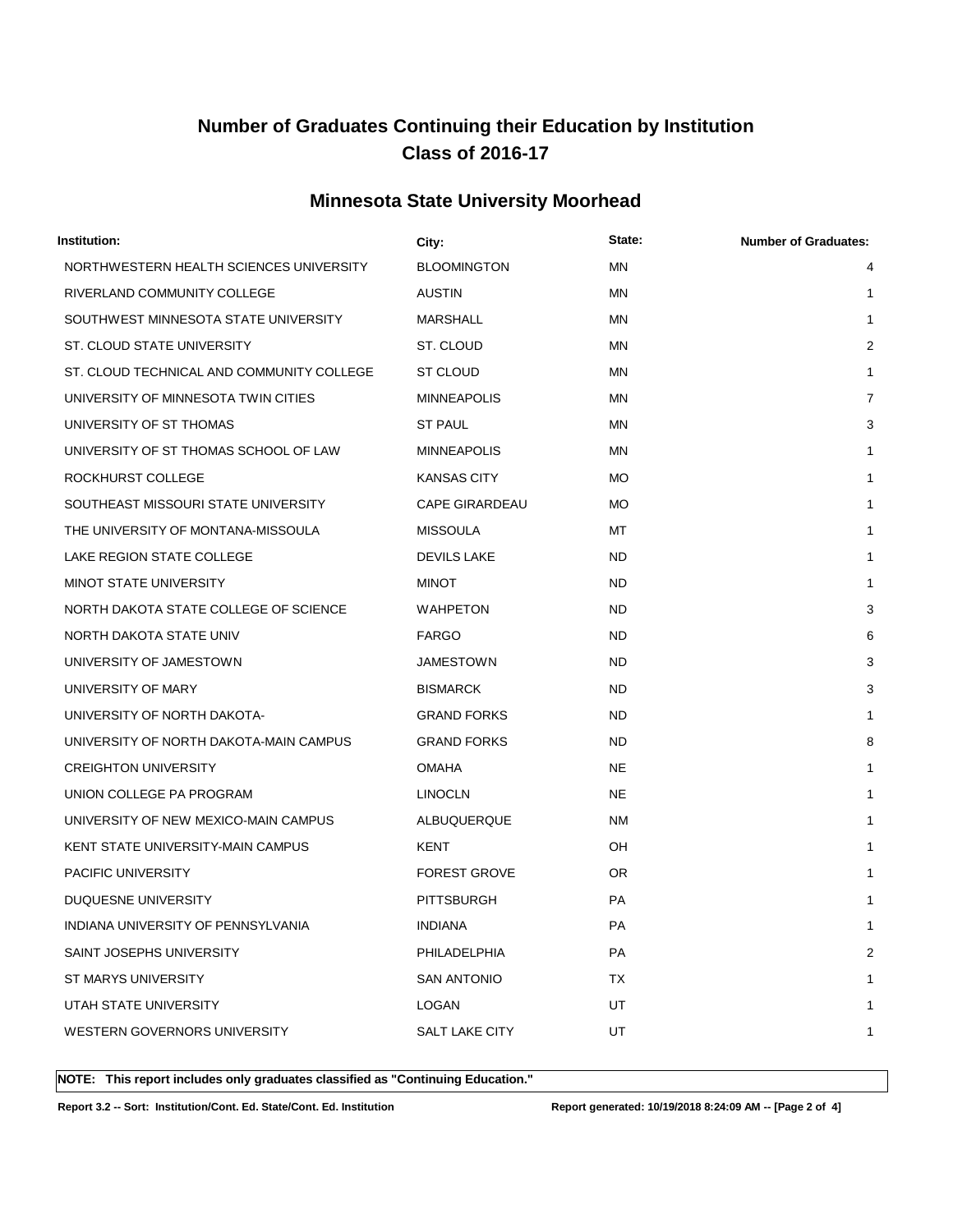### **Minnesota State University Moorhead**

| Institution:                                                 | City:                 | State:    | <b>Number of Graduates:</b> |
|--------------------------------------------------------------|-----------------------|-----------|-----------------------------|
| <b>SEATTLE FILM INSTITUTE</b>                                | <b>SEATTLE</b>        | <b>WA</b> | 1                           |
| UNIVERSITY OF WASHINGTON                                     | <b>SEATTLE</b>        | <b>WA</b> | 3                           |
| CONCORDIA UNIVERSITY-WISCONSIN                               | <b>MEQUON</b>         | WI        | $\overline{2}$              |
| UNIVERSITY OF WISCONSIN-EAU CLAIRE                           | <b>EAU CLAIRE</b>     | WI        | 1                           |
| UNIVERSITY OF WISCONSIN-MADISON                              | <b>MADISON</b>        | WI        | 2                           |
| UNIVERSITY OF WISCONSIN-MILWAUKEE                            | <b>MILWAUKEE</b>      | WI        | 1                           |
| UNIVERSITY OF WISCONSIN-STOUT                                | <b>MENOMONIE</b>      | WI        | $\overline{2}$              |
| <b>CAPELLA UNIVERSITY</b>                                    | <b>MINNEAPOLIS</b>    |           | 1                           |
| <b>IOWA STATE UNIVERSITY</b>                                 | AMES                  |           | 1                           |
| N/A                                                          |                       |           | 1                           |
| UNIVERSITY OF AUCKLAND                                       | AUCKLAND, NEW ZEALAND |           | 1                           |
| <b>Institution Name Not Given</b>                            | <b>MOORHEAD</b>       |           | 1                           |
| <b>Total Number of Graduates Continuing their Education:</b> |                       |           | 196                         |

**NOTE: This report includes only graduates classified as "Continuing Education."** 

**Report 3.2 -- Sort: Institution/Cont. Ed. State/Cont. Ed. Institution Report generated: 10/19/2018 8:24:09 AM -- [Page 3 of 4]**